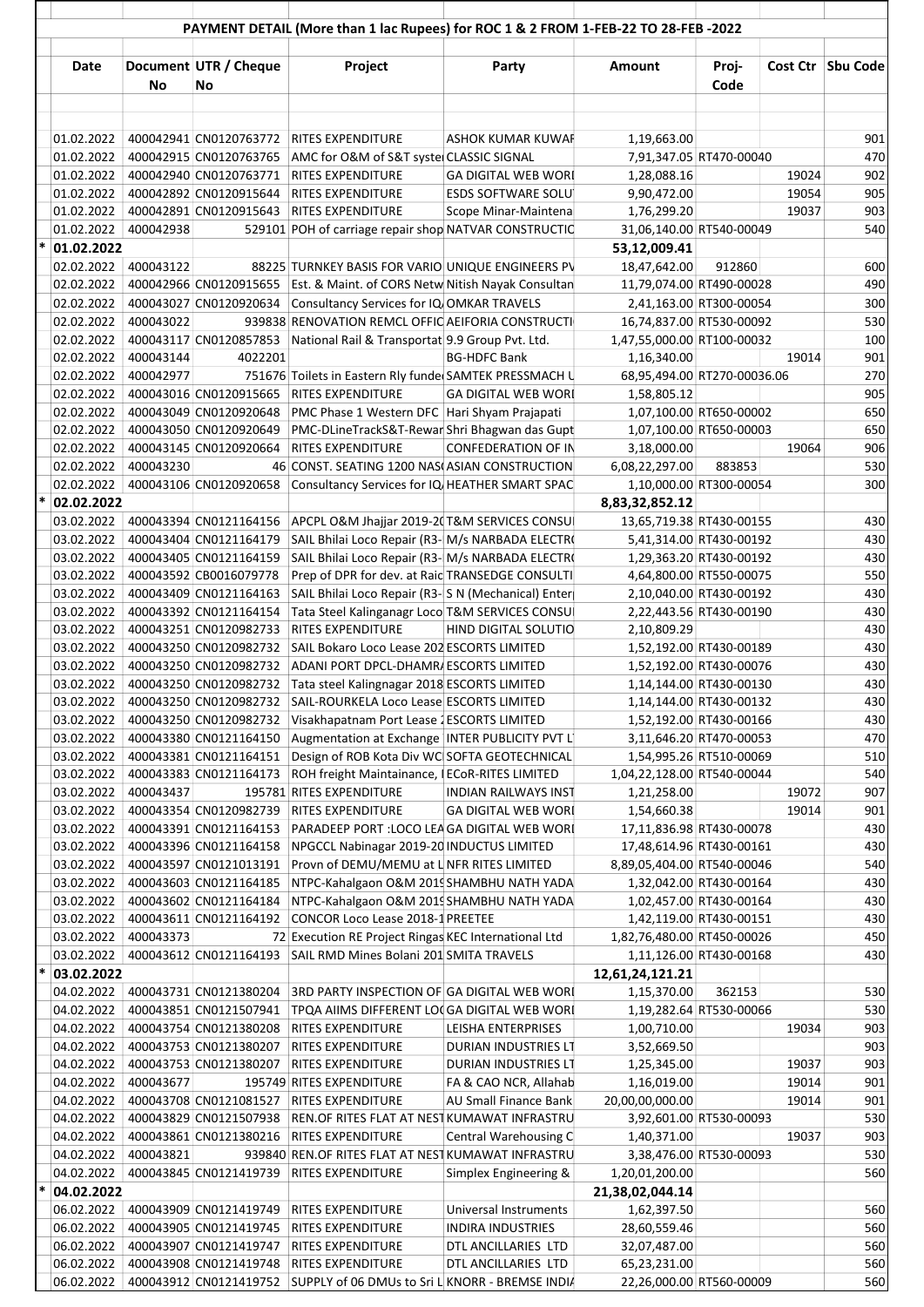|        |                          |           |                                                               | PAYMENT DETAIL (More than 1 lac Rupees) for ROC 1 & 2 FROM 1-FEB-22 TO 28-FEB -2022                    |                            |                                                    |               |        |                     |
|--------|--------------------------|-----------|---------------------------------------------------------------|--------------------------------------------------------------------------------------------------------|----------------------------|----------------------------------------------------|---------------|--------|---------------------|
|        | Date                     | No        | Document UTR / Cheque<br>No                                   | Project                                                                                                | Party                      | Amount                                             | Proj-<br>Code |        | Cost Ctr   Sbu Code |
|        | 06.02.2022               |           | 400043904 CN0121419744                                        | RITES EXPENDITURE                                                                                      | <b>EMPRISE MARKETING</b>   | 37,34,400.00                                       |               |        | 560                 |
|        | 06.02.2022               |           | 400043911 CN0121419751                                        | RITES EXPENDITURE                                                                                      | KNORR - BREMSE INDIA       | 1,73,826.00                                        |               |        | 560                 |
|        | 06.02.2022               |           | 400043914 CN0121419754                                        | RITES EXPENDITURE                                                                                      | Porwal Auto Componer       | 3,12,486.19                                        |               |        | 560                 |
|        | 06.02.2022               |           | 400043906 CN0121419746                                        | RITES EXPENDITURE                                                                                      | DTL ANCILLARIES LTD        | 31,67,024.00                                       |               |        | 560                 |
|        |                          |           | 06.02.2022 400043913 CN0121419753                             | RITES EXPENDITURE                                                                                      | Simplex Engineering &      | 1,50,01,500.00                                     |               |        | 560                 |
| $\ast$ | 06.02.2022               |           |                                                               |                                                                                                        |                            | 3,73,68,911.15                                     |               |        |                     |
|        |                          |           | 07.02.2022 400044113 CN0121576366                             | O&M of Rolling stock NTPC HAZRAT CONSTRUCTIO                                                           |                            | 1,08,640.00 RT430-00141                            |               |        | 430                 |
|        |                          |           | 07.02.2022 400044106 CN0121576359                             | NTPC-Bongaigaon AMC TradPRADEEP B. KUNDU                                                               |                            | 6,36,343.33 RT430-00145                            |               |        | 430                 |
|        | 07.02.2022               |           | 400044031 CN0121507970                                        | Coal transportation Cor for SOFTA GEOTECHNICAL                                                         |                            | 10,34,190.00 RT410-00030                           |               |        | 410                 |
|        | 07.02.2022               |           | 400044022 CN0121507968                                        | NPGCCL Nabinagar 2019-20 INDUCTUS LIMITED                                                              |                            | 2,74,442.02 RT430-00161                            |               |        | 430                 |
|        | 07.02.2022<br>07.02.2022 |           | 400044114 CN0121576367<br>400044118 CN0121576371              | Visakhapatnam Port Lease 2 CAROL TRAVELS AND C<br>RINL VISAKHAPATNAM (Loc SRIDEVI ENTERPRISE           |                            | 1,63,110.00 RT430-00166<br>1,33,083.00 RT430-00169 |               |        | 430<br>430          |
|        | 07.02.2022               |           | 400044244 CN0121576382                                        | RITES EXPENDITURE                                                                                      | Sanket Ashok Oswal         | 1,08,000.00                                        |               | 19104  | 910                 |
|        | 07.02.2022               |           |                                                               |                                                                                                        |                            | 24,57,808.35                                       |               |        |                     |
|        |                          |           | 08.02.2022 400044432 CN0121795367                             | RITES EXPENDITURE                                                                                      | India Auto Industries P    | 7,89,612.00                                        |               |        | 560                 |
|        | 08.02.2022               |           | 400044295 CN0121795345                                        | WBPDCL-Kolaghat Loco Lea The Bharat Battery Mfg                                                        |                            | 7,44,486.40 RT430-00108                            |               |        | 430                 |
|        | 08.02.2022               |           | 400044415 CN0121848098                                        | RITES EXPENDITURE                                                                                      | <b>GA DIGITAL WEB WORL</b> | 1,63,284.00                                        |               | 21904  | 1900                |
|        | 08.02.2022               |           | 400044430 CN0121795365                                        | RITES EXPENDITURE                                                                                      | <b>COMFORT SYSTEMS</b>     | 23,93,685.00                                       |               | 19037  | 903                 |
|        | 08.02.2022               |           | 400044296 CN0121795346                                        | SAIL Bhilai Loco Repair (R3-SHRI HARI PACKERS AN                                                       |                            | 1,38,278.00 RT430-00192                            |               |        | 430                 |
|        | 08.02.2022               | 400044308 |                                                               | 603307 Toilets in East Coast Rly fun SAMTEK PRESSMACH U                                                |                            | 1,03,18,281.00 RT270-00036.07                      |               |        | 270                 |
|        | 08.02.2022               |           | 400044515 CB0016239270                                        | RITES EXPENDITURE                                                                                      | RASHMI MALHOTRA            | 5,00,000.00                                        |               | 19014  | 901                 |
|        | 08.02.2022               |           | 400044291 CN0121576387                                        | RITES EXPENDITURE                                                                                      | <b>GA DIGITAL WEB WORL</b> | 1,09,384.48                                        |               | 36501  | 650                 |
|        | 08.02.2022               |           | 400044293 CN0121576389                                        | PMC - S&T sys Rewari-Dadr GA DIGITAL WEB WORI                                                          |                            | 1,35,518.80 RT470-00024                            |               |        | 470                 |
|        | 08.02.2022               | 400044333 |                                                               | 4 PMC for ICP MOREH(INDO-IM/S L. K. & SONS                                                             |                            | 1,10,10,402.00                                     | 493255        |        | 550                 |
|        | 08.02.2022 400044335     |           |                                                               | 105777 PMC- DEVELOP OF ICP AT R Agrahari Communicatio                                                  |                            | 24,04,770.00                                       | 492055        |        | 550                 |
|        |                          |           | 08.02.2022 400044369 CN0121795361                             | GC Ahmedabad Metro Rail   Assystem Engieering Se                                                       |                            | 3,34,400.00 RT240-00010                            |               |        | 240                 |
|        | 08.02.2022               |           | 400044450 CB0016096016                                        | RITES EXPENDITURE                                                                                      | MOHD ZAID                  | 3,29,681.00                                        |               | 19014  | 901                 |
|        | 08.02.2022               |           | 400044472 CN0121950952                                        | Proposed RITES office Build Garg Builders                                                              |                            | 21,63,610.00 RT530-00073                           |               |        | 530                 |
|        | 08.02.2022<br>08.02.2022 |           | 400044504 CN0121848102<br>400044514 CN0121950956              | Assessment of the stability CORTEX CONSTRUCTIO<br><b>RITES EXPENDITURE</b>                             | SHARDA DEVI                | 14,04,788.00 RT510-00057<br>5,00,000.00            |               | 19014  | 510<br>901          |
|        | 08.02.2022               |           | 400044516 CN0123209223                                        | RITES EXPENDITURE                                                                                      | SURAIYA SHAHEEN B          | 5,00,000.00                                        |               | 19014  | 901                 |
|        | 08.02.2022               |           | 400044452 CB0016096017                                        | RITES EXPENDITURE                                                                                      | SABA                       | 3,29,682.00                                        |               | 19014  | 901                 |
|        | 08.02.2022               |           | 400044513 CN0121950955                                        | RITES EXPENDITURE                                                                                      | <b>ATULYA GARANAIK</b>     | 5,00,000.00                                        |               | 19014  | 901                 |
|        | 08.02.2022               |           | 400044510 CN0121950953                                        | RITES EXPENDITURE                                                                                      | RAJESWARI S                | 5,00,000.00                                        |               | 19014  | 901                 |
|        | 08.02.2022               |           | 400044518 CB0016115781                                        | <b>RITES EXPENDITURE</b>                                                                               | ABDA BEGUM                 | 5,00,000.00                                        |               | 19014  | 901                 |
|        | 08.02.2022               |           | 400044517 CN0123209224                                        | RITES EXPENDITURE                                                                                      | NEERU SHARMA               | 5,00,000.00                                        |               | 19014  | 901 <b> </b>        |
|        | 08.02.2022               |           |                                                               |                                                                                                        |                            | 3,62,69,862.68                                     |               |        |                     |
|        | 09.02.2022               |           | 400044633 CN0121950965                                        | RINL VISAKHAPATNAM (Loc RAIL ASSOCIATES ENTE                                                           |                            | 1,77,545.50 RT430-00169                            |               |        | 430                 |
|        | 09.02.2022               |           | 400044635 CN0121950967                                        | RITES EXPENDITURE                                                                                      | RAIL ASSOCIATES ENTE       | 2,77,961.00                                        |               |        | 430                 |
|        | 09.02.2022               |           | 400044649 CN0121950971                                        | Safety Project-Waranga-M VISHAL ENTERPRISES                                                            |                            | 1,12,550.00 RT300-00047                            |               |        | 300                 |
|        | 09.02.2022               |           | 400044537 CN0122021007                                        | RITES EXPENDITURE                                                                                      | Sarr Freights Corporatio   | 3,92,114.00                                        |               |        | 560                 |
|        | 09.02.2022               |           | 400044632 CN0121950964                                        | RINL VISAKHAPATNAM (Loc RAIL ASSOCIATES ENTE                                                           |                            | 1,73,850.00 RT430-00169                            |               |        | 430                 |
|        |                          |           | 09.02.2022   400044634 CN0121950966                           | RITES EXPENDITURE                                                                                      | RAIL ASSOCIATES ENTE       | 2,31,392.00                                        |               |        | 430                 |
|        |                          |           | 09.02.2022   400044678 CN0121950983                           | SAIL Bhilai Loco Repair (R3- DELCO SWITCHGEARS I                                                       |                            | 7,26,566.00 RT430-00192                            |               |        | 430                 |
|        | 09.02.2022               |           | 09.02.2022   400044589 CN0121848121<br>400044592 CN0122021009 | RITES EXPENDITURE<br>POH of Wagon at Kurduwac Central Railway Worksh                                   | <b>SBM Enterprises</b>     | 5,99,133.00<br>1,14,42,900.00 RT540-00036          |               | 190310 | 903<br>540          |
|        | 09.02.2022               |           | 400044636 CN0121950968                                        | RITES EXPENDITURE                                                                                      | <b>BSA CORPORATION LIN</b> | 9,93,224.78                                        |               | 19037  | 903                 |
|        | 09.02.2022               |           | 400044628 CN0121950963                                        | DPR-NH STRECHES NHDP-IV TILA CONSULTANTS & (                                                           |                            | 6,60,314.00                                        | 686030        |        | 300                 |
|        | 09.02.2022               |           | 400044669 CN0121941926                                        | CONST OF PHASE B WORK / Shambhala Traders                                                              |                            | 49,53,491.00                                       | 891253        |        | 530                 |
|        | 09.02.2022               |           | 400044671 CN0121950981                                        | RITES EXPENDITURE                                                                                      | NIRUBEN ARVINDBHAI         | 5,00,000.00                                        |               | 19014  | 901                 |
|        | 09.02.2022               |           | 400044692 CN0121950984                                        | RITES EXPENDITURE                                                                                      | Concor                     | 1,22,400.00                                        |               | 19024  | 902                 |
|        | 09.02.2022               |           | 400044713 CN0122021010                                        | RITES EXPENDITURE                                                                                      | S A Enterprises            | 1,49,168.00                                        |               | 19095  | 909                 |
|        | 09.02.2022               |           | 400044535 CB0016100325                                        | PMC-DLineTrackS&T-Rewar Raj Kumar Sharma                                                               |                            | 2,56,387.00 RT650-00003                            |               |        | 650                 |
|        | 09.02.2022               |           | 400044689 CB0016115351                                        | RITES EXPENDITURE                                                                                      | THE ALL INDIA FEDERAT      | 30,00,000.00                                       |               | 19095  | 909                 |
|        | 09.02.2022               |           | 400044695 CN0122373740                                        | NTPC-Farakka O&M 2019:2 COOMER ENGNEERING                                                              |                            | 1,89,473.00 RT430-00163                            |               |        | 430                 |
|        | 09.02.2022               |           |                                                               |                                                                                                        |                            | 2,49,58,469.28                                     |               |        |                     |
|        | 10.02.2022               |           | 400044915 CN0122170590                                        | Supply of 90 Coaches (inc5 CRG Industries                                                              |                            | 47,45,000.00 RT560-00019                           |               |        | 560                 |
|        | 10.02.2022               |           | 400044921 CN0122170591                                        | PMC Services for UG structuGA DIGITAL WEB WORL                                                         |                            | 2,71,169.19 RT550-00020                            |               |        | 550                 |
|        | 10.02.2022               |           | 400044921 CN0122170591                                        | RITES EXPENDITURE                                                                                      | <b>GA DIGITAL WEB WORI</b> | 1,97,304.49 RT550-00069                            |               |        | 550                 |
|        | 10.02.2022               |           | 400044921 CN0122170591                                        | Prep of DPR for dev. at Raic GA DIGITAL WEB WORL                                                       |                            | 1,42,128.44 RT550-00075                            |               |        | 550<br>540          |
|        | 10.02.2022               |           | 400044887 CN0122110201<br>10.02.2022 400044743 CN0122021013   | GIS at Carriage Repair Shop ANDHRA PRADESH PRO<br>Consultancy Services for Ba Capital India Finance Li |                            | 6,07,145.00 RT540-00057<br>1,14,274.00 RT210-00114 |               |        | 210                 |
|        | 10.02.2022               |           | 400044752 CN0122021014                                        | Preparation of Detailed Pro Capital India Finance Li                                                   |                            | 5,77,266.00 RT130-00041                            |               |        | 130                 |
|        | 10.02.2022               |           | 400044789 CN0122110188                                        | RITES EXPENDITURE                                                                                      | J.C. BHALLA & CO.          | 2,33,200.00                                        |               | 19014  | 901                 |
|        | 10.02.2022               | 400044794 |                                                               | 698526 Rajiv Gandhi IIM, Shillong                                                                      | <b>SOM PROJECTS PRIVAT</b> | 84,41,175.00 RT530-00038                           |               |        | 530                 |
|        | 10.02.2022               |           |                                                               | 400044914 CN0122110202 SUPPLY OF 160 COACHES T(Faiveley Transport Rail                                 |                            | 38,66,481.00 RT560-00016                           |               |        | 560                 |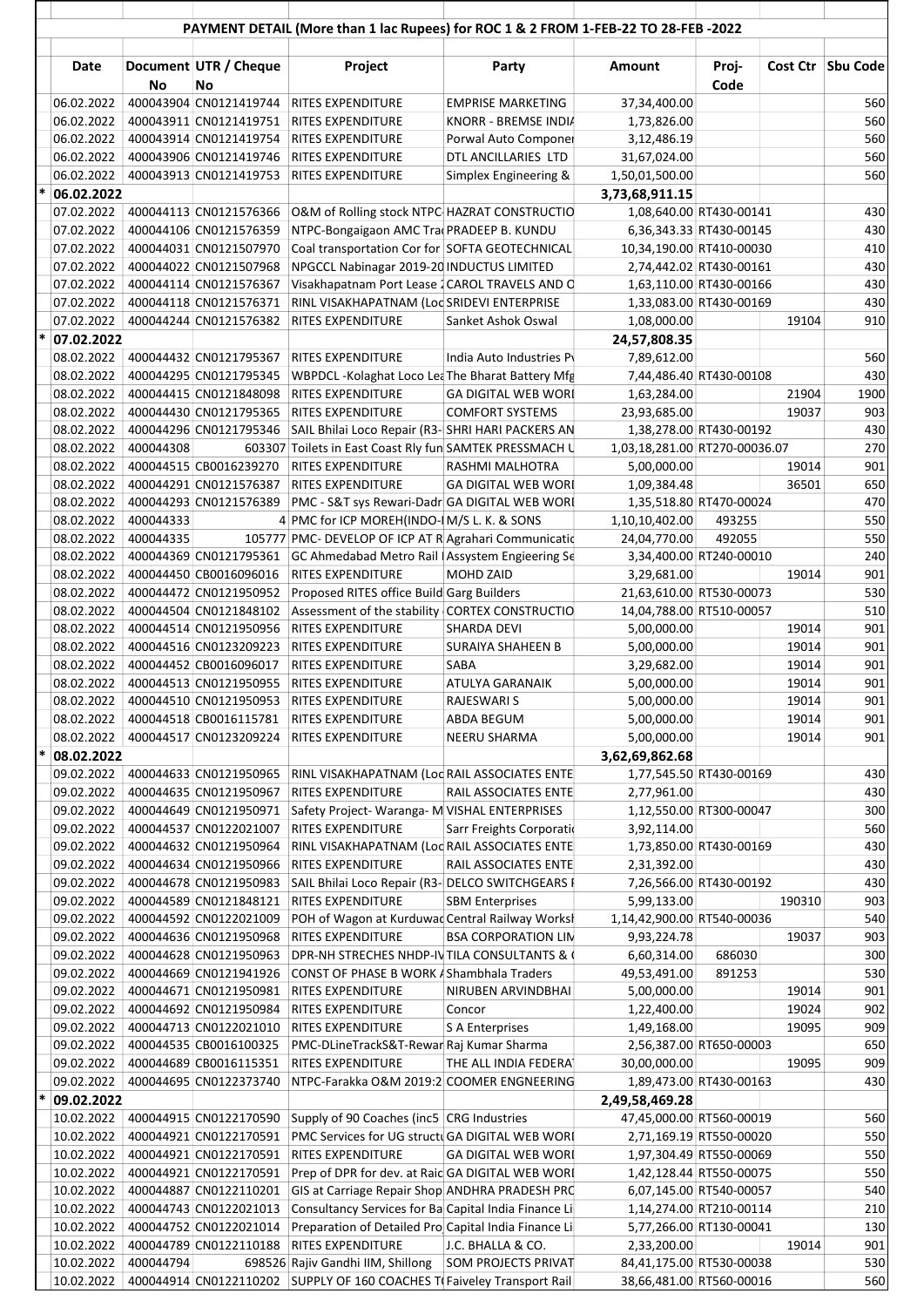|        | PAYMENT DETAIL (More than 1 lac Rupees) for ROC 1 & 2 FROM 1-FEB-22 TO 28-FEB -2022 |           |                                                               |                                                                                                   |                               |                                                    |                         |       |                   |
|--------|-------------------------------------------------------------------------------------|-----------|---------------------------------------------------------------|---------------------------------------------------------------------------------------------------|-------------------------------|----------------------------------------------------|-------------------------|-------|-------------------|
|        | Date                                                                                | <b>No</b> | Document UTR / Cheque<br>No                                   | Project                                                                                           | Party                         | Amount                                             | Proj-<br>Code           |       | Cost Ctr Sbu Code |
|        | 10.02.2022                                                                          | 400044727 |                                                               | 529102 POH of carriage repair shop NATVAR CONSTRUCTIO                                             |                               | 86,29,311.00 RT540-00049                           |                         |       | 540               |
|        | 10.02.2022                                                                          |           |                                                               |                                                                                                   |                               | 2,78,24,454.12                                     |                         |       |                   |
|        | 11.02.2022 400045094                                                                |           |                                                               | 750074 CONST.OF DAPLINES, STAFF Sophisticated Industria                                           |                               | 12,32,405.00                                       | 357353                  |       | 530               |
|        |                                                                                     |           | 11.02.2022 400044941 CN0122170593                             | SHIFTING & EXPAND SABAR GA DIGITAL WEB WORL                                                       |                               | 1,53,716.01 RT540-00041                            |                         |       | 540               |
|        | 11.02.2022                                                                          |           | 400045115 CN0122306886                                        | <b>RITES EXPENDITURE</b>                                                                          | DINESHANAND GOSWA             | 1,03,500.00                                        |                         | 19304 | 930               |
|        | 11.02.2022                                                                          | 400044968 |                                                               | 170 Setting up of TM Factory at SCC Infrastructure Pvt                                            |                               | 97,15,837.00 RT540-00014                           |                         |       | 540               |
|        | 11.02.2022                                                                          |           | 400044971 CN0122170594                                        | Preparation of DPR for Char ACE ROPEWAYS PRIVAT                                                   |                               | 1,65,668.00 RT540-00066                            |                         |       | 540               |
|        | 11.02.2022                                                                          |           | 400045108 CN0122170695                                        | RITES EXPENDITURE                                                                                 | RITES LIMITED-GREAM!          | 2,07,600.00                                        |                         |       | 470               |
|        | 11.02.2022                                                                          |           | 400045114 CN0122306885                                        | RITES EXPENDITURE                                                                                 | LAXMAN TAMANNA TA             | 1,03,500.00                                        |                         | 19304 | 930               |
|        | 11.02.2022                                                                          |           | 400045133 CN0122306889                                        | Consultancy services toward School of Strategic Reso                                              |                               | 1,12,959.00 RT410-00044                            |                         |       | 410               |
|        | 11.02.2022                                                                          |           |                                                               |                                                                                                   |                               | 1,17,95,185.01                                     |                         |       |                   |
|        | 14.02.2022                                                                          |           | 400045303 CN0122643548                                        | C/O RITES PROPERTY AT DL NARAYAN KUMAR INFR                                                       |                               | 6,16,027.00 RT530-00068                            |                         |       | 530               |
|        | 14.02.2022                                                                          |           | 400045189 CN0122455651                                        | PMC Transport Sector for K S A TRAVELS                                                            |                               | 2,18,400.14 RT300-00058                            |                         |       | 300               |
|        | 14.02.2022                                                                          |           | 400045288 CN0122532746                                        | <b>RITES EXPENDITURE</b>                                                                          | <b>INDIRA INDUSTRIES</b>      | 24,24,462.85                                       |                         |       | 560               |
|        | 14.02.2022                                                                          |           | 400045379 CB0016166755                                        | <b>RITES EXPENDITURE</b>                                                                          | <b>ABDA BEGUM</b>             | 1,21,830.00                                        |                         | 19011 | 901               |
|        | 14.02.2022                                                                          |           | 400045185 CN0122455647                                        | TPIA for PWD Delhi Barrapu GA DIGITAL WEB WORL                                                    |                               | 1,51,011.56 RT320-00001                            |                         |       | 320               |
|        | 14.02.2022                                                                          |           | 400045188 CN0122455650                                        | QUALITY CONTROL PWD G(CHANDANA HALARNEK                                                           |                               | 1,36,589.50                                        | 901732                  |       | 320               |
|        | 14.02.2022                                                                          |           | 400045381 CN0122455667                                        | Tier-1 TPA BBNL Punjab                                                                            | SYSTEM AND TELECOM            | 2,86,795.31 RT470-00050                            |                         |       | 470<br>930        |
|        | 14.02.2022<br>14.02.2022                                                            |           | 400045205 CN0122455652<br>400045289 CN0122643547              | RITES EXPENDITURE<br>RITES EXPENDITURE                                                            | <b>LIKHA TOGU</b>             | 1,03,500.00                                        |                         | 19304 | 560               |
|        |                                                                                     |           |                                                               |                                                                                                   | Simplex Engineering &         | 1,40,59,800.00                                     |                         |       |                   |
|        | 14.02.2022                                                                          |           |                                                               |                                                                                                   |                               | 1,81,18,416.36                                     |                         |       | 450               |
|        |                                                                                     |           | 15.02.2022   400045666 CN0122708647                           | RE work of Bhatinda Firozpi GANIKA ENTERPRISES                                                    |                               | 1,07,333.80 RT450-00050                            |                         |       |                   |
|        | 15.02.2022                                                                          |           | 400045637 CN0122708639<br>15.02.2022   400045592 CN0122643558 | SgTPP WBPDCL Loco Lease   T&M SERVICES CONSU                                                      |                               | 3,97,021.56 RT430-00087<br>1,19,200.30 RT430-00192 |                         |       | 430<br>430        |
|        |                                                                                     |           | 15.02.2022 400045636 CN0122708638                             | SAIL Bhilai Loco Repair (R3-  M/s NARBADA ELECTRO<br>O&M of Rolling stock NTPC T&M SERVICES CONSU |                               | 16,30,282.00 RT430-00141                           |                         |       | 430               |
|        |                                                                                     |           | 15.02.2022   400045533 CN0122643550                           | RITES EXPENDITURE                                                                                 | <b>DURIAN INDUSTRIES LT</b>   | 6,07,869.35                                        |                         | 19037 | 903               |
|        | 15.02.2022                                                                          |           | 400045522 CN0122532769                                        | Tata steel Kalingnagar 2018 RADHE KRISHNA TRAVI                                                   |                               | 1,65,459.00 RT430-00130                            |                         |       | 430               |
|        | 15.02.2022                                                                          |           | 400045515 CB0016172609                                        | NTPC-Sipat (O&M) 2018:20 V. VENU                                                                  |                               | 2,60,555.00 RT430-00124                            |                         |       | 430               |
|        | 15.02.2022                                                                          |           | 400045516 CN0122532763                                        | PARADEEP PORT : LOCO LEA Gitanjali Behera                                                         |                               | 1,42,386.00 RT430-00078                            |                         |       | 430               |
|        | 15.02.2022                                                                          |           | 400045516 CN0122532763                                        | PARADEEP PORT : LOCO LEA Gitaniali Behera                                                         |                               | 1,36,867.00 RT430-00183                            |                         |       | 430               |
|        | 15.02.2022                                                                          |           | 400045523 CN0122532770                                        | APCPL O&M Jhajjar 2019-2(DHARAMBIR                                                                |                               | 1,05,699.00 RT430-00155                            |                         |       | 430               |
|        | 15.02.2022                                                                          |           | 400045534 CN0122643551                                        | <b>RITES EXPENDITURE</b>                                                                          | AO(CASH) BSNL                 | 2,74,358.24                                        |                         | 19474 | 947               |
|        | 15.02.2022                                                                          |           | 400045644 CN0122708646                                        | NTPC-SINGRAULI O&M 201 INDUCTUS LIMITED                                                           |                               | 1,78,603.42 RT430-00153                            |                         |       | 430               |
|        | 15.02.2022                                                                          |           | 400045628 CN0122708635                                        | RITES EXPENDITURE                                                                                 | <b>Royal Trading Company</b>  | 1,72,500.00                                        |                         |       | 1400              |
|        | 15.02.2022                                                                          |           | 400045640 CN0122708642                                        | NTPC-RIHAND O&M 2019:2 INDUCTUS LIMITED                                                           |                               | 20,83,998.24 RT430-00152                           |                         |       | 430               |
|        | 15.02.2022                                                                          |           | 400045643 CN0122708645                                        | NTPC-SINGRAULI O&M 201 INDUCTUS LIMITED                                                           |                               | 6,65,366.90 RT430-00153                            |                         |       | 430               |
|        | 15.02.2022                                                                          |           | 400045638 CN0122708640                                        | NTPC Khargone- O&M 2019 INDUCTUS LIMITED                                                          |                               | 4,83,990.54 RT430-00162                            |                         |       | 430               |
|        | 15.02.2022                                                                          |           | 400045639 CN0122708641                                        | NTPC-Tanda O&M 2018-19 INDUCTUS LIMITED                                                           |                               | 4,42,580.22 RT430-00134                            |                         |       | 430               |
|        | 15.02.2022                                                                          |           | 400045642 CN0122708644                                        | NTPC-SINGRAULI O&M 201 INDUCTUS LIMITED                                                           |                               | 3,61,807.68 RT430-00153                            |                         |       | 430               |
|        | 15.02.2022                                                                          |           | 400045520 CN0122532767                                        | JINDAL STEEL : Loco Lease 2 DHRUBA CHARAN SAHI                                                    |                               | 1,04,885.00 RT430-00127                            |                         |       | 430               |
| $\ast$ | 15.02.2022                                                                          |           |                                                               |                                                                                                   |                               | 84,40,763.25                                       |                         |       |                   |
|        | 16.02.2022                                                                          |           | 400045759 CN0122998317                                        | RITES EXPENDITURE                                                                                 | Ramyaa Electro Gear P         | 3,08,500.00                                        |                         |       | 560               |
|        | 16.02.2022                                                                          | 400045828 |                                                               | 739047 PMC - UNIVERSITY CAMPUTECHNISYS ENGINEERII                                                 |                               | 9,76,615.00                                        | 887453                  |       | 530               |
|        | 16.02.2022                                                                          |           | 400045839 CN0122998329                                        | RITES EXPENDITURE                                                                                 | Vimal Transformer Cor         | 19,87,040.00                                       |                         |       | 560               |
|        | 16.02.2022                                                                          |           | 400045780 CN0122834536                                        | Uttam Value Steels Loco Lei T&M SERVICES CONSU                                                    |                               | 3,81,168.88 RT430-00112                            |                         |       | 430               |
|        | 16.02.2022                                                                          |           | 400045778 CN0122998318                                        | Tata steel Kalingnagar 2018 T&M SERVICES CONSU                                                    |                               | 11,75,274.72 RT430-00130                           |                         |       | 430               |
|        | 16.02.2022                                                                          |           | 400045778 CN0122998318                                        | Tata Steel Kalinganagr Loco T&M SERVICES CONSU                                                    |                               | 2,29,681.44 RT430-00190                            |                         |       | 430               |
|        | 16.02.2022                                                                          |           | 400045781 CN0122998319                                        | L&T DFCC Lease CTP3 2020 T&M SERVICES CONSU                                                       |                               | 6,34,169.52 RT430-00182                            |                         |       | 430               |
|        | 16.02.2022                                                                          |           | 400045727 CN0122834534                                        | KBUNL KANTI (Loco Lease) / M/s NARBADA ELECTRO                                                    |                               | 1,18,320.00 RT430-00146                            |                         |       | 430               |
|        | 16.02.2022                                                                          |           | 400045727 CN0122834534                                        | Visakhapatnam Port Lease 2 M/s NARBADA ELECTRO                                                    |                               |                                                    | 1,47,900.00 RT430-00166 |       | 430               |
|        | 16.02.2022                                                                          |           | 400045734 CN0122998315                                        | ADANI PORT DPCL-DHAMR/ Mersen India Private Li                                                    |                               |                                                    | 1,35,952.00 RT430-00076 |       | 430               |
|        | 16.02.2022                                                                          |           | 400045734 CN0122998315                                        | Visakhapatnam Port Lease 2 Mersen India Private Li                                                |                               |                                                    | 1,90,295.68 RT430-00166 |       | 430               |
|        | 16.02.2022                                                                          |           | 400045726 CN0122834533                                        | SAIL Bhilai Loco Repair (R3- M/s NARBADA ELECTRO                                                  |                               | 4,16,730.00 RT430-00192                            |                         |       | 430               |
|        | 16.02.2022                                                                          |           | 400045783 CN0122834537                                        | NTPC-Bongaigaon O&M 201 T&M SERVICES CONSU                                                        |                               |                                                    | 3,20,681.28 RT430-00136 |       | 430               |
|        | 16.02.2022                                                                          |           | 400045779 CN0122834535                                        | NTPC Lara O&M 2019-20                                                                             | <b>T&amp;M SERVICES CONSU</b> | 1,70,475.64 RT430-00165                            |                         |       | 430               |
|        | 16.02.2022                                                                          |           | 400045782 CN0122998320                                        | JINDAL STEEL : Loco Lease 2 T&M SERVICES CONSU                                                    |                               | 7,48,704.22 RT430-00127                            |                         |       | 430<br>530        |
|        | 16.02.2022<br>16.02.2022                                                            | 400045772 | 400045824 CN0122998327                                        | 751797 CONSTN & DEVELP OF CENTIMC PROJECTS (INDIA)<br>RITES EXPENDITURE                           | <b>OUTLOOK PUBLISHING</b>     | 52,32,110.00 RT530-00003<br>1,08,150.00            |                         | 19064 | 906               |
|        | 16.02.2022                                                                          |           | 400045838 CN0122998328                                        | RITES EXPENDITURE                                                                                 | General Auto Electric C       | 2,03,966.00                                        |                         |       | 560               |
|        | 16.02.2022                                                                          |           | 400045758 CN0122998316                                        | <b>RITES EXPENDITURE</b>                                                                          | DTL ANCILLARIES LTD           | 25,07,442.00                                       |                         |       | 560               |
|        | 16.02.2022                                                                          |           | 400045786 CN0122998323                                        | NTPC-Kahalgaon O&M 2019 INDUCTUS LIMITED                                                          |                               | 21,73,274.76 RT430-00164                           |                         |       | 430               |
|        | 16.02.2022                                                                          |           | 400045784 CN0122998321                                        | NSPCL-Bhilai Wet Lease 20 INDUCTUS LIMITED                                                        |                               | 4,47,042.74 RT430-00073                            |                         |       | 430               |
|        | 16.02.2022                                                                          |           | 400045784 CN0122998321                                        | NSPCL-Bhilai O&M 2016-19 INDUCTUS LIMITED                                                         |                               | 3,90,462.98 RT430-00089                            |                         |       | 430               |
|        | 16.02.2022                                                                          |           | 400045785 CN0122998322                                        | NTPC Khargone- O&M 2019 INDUCTUS LIMITED                                                          |                               | 10,03,911.22 RT430-00162                           |                         |       | 430               |
|        | 16.02.2022                                                                          | 400045847 |                                                               | 36331 Pendra-Anuppur Exp. reimb KLYSTRON ELECTRONIC                                               |                               | 33,93,749.00 RT270-00015.1                         |                         |       | 270               |
|        | 16.02.2022                                                                          | 400045848 |                                                               | 36332 Pendra-Anuppur Exp. reimb KLYSTRON ELECTRONIC                                               |                               | 8,91,632.00 RT270-00015.1                          |                         |       | 270               |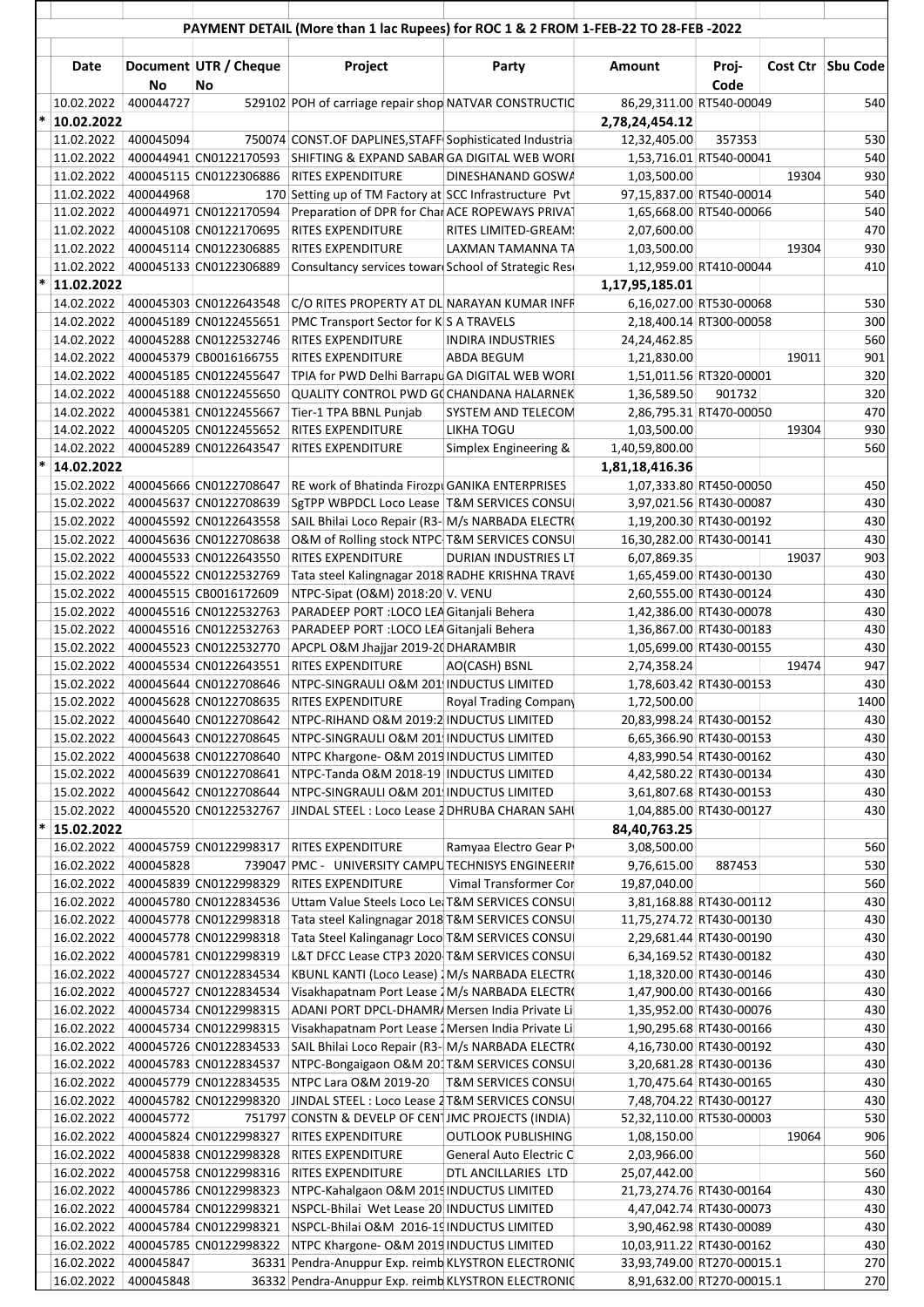|        |                          |           |                                                  | PAYMENT DETAIL (More than 1 lac Rupees) for ROC 1 & 2 FROM 1-FEB-22 TO 28-FEB -2022          |                                |                                                     |        |       |                   |
|--------|--------------------------|-----------|--------------------------------------------------|----------------------------------------------------------------------------------------------|--------------------------------|-----------------------------------------------------|--------|-------|-------------------|
|        |                          |           |                                                  |                                                                                              |                                |                                                     |        |       |                   |
|        | Date                     |           | Document UTR / Cheque                            | Project                                                                                      | Party                          | Amount                                              | Proj-  |       | Cost Ctr Sbu Code |
|        |                          | No        | No                                               |                                                                                              |                                |                                                     | Code   |       |                   |
|        | 16.02.2022<br>16.02.2022 | 400045693 | 400045702 CN0122708648                           | 503353 POH of Wagon at Kurduwac HYT-Lendi JV<br><b>RITES EXPENDITURE</b>                     | C&K Management Ltd.            | 7,67,839.00 RT540-00036<br>1,27,222.00              |        | 21404 | 540<br>1400       |
| $\ast$ | 16.02.2022               |           |                                                  |                                                                                              |                                | 2,51,88,310.08                                      |        |       |                   |
|        |                          |           | 17.02.2022 400046112 CN0122998361                | DVC:Koderma Loco Lease 2 T&M SERVICES CONSU                                                  |                                | 3,14,729.74 RT430-00117                             |        |       | 430               |
|        |                          |           | 17.02.2022   400046124 CN0123049759              | SAIL BOKARO O&M 2019-21 T&M SERVICES CONSU                                                   |                                | 16,59,030.20 RT430-00149                            |        |       | 430               |
|        | 17.02.2022               | 400045917 |                                                  | 529103 POH of carriage repair shop DEARCH ENGINEERS PV                                       |                                | 2,50,275.50 RT540-00049                             |        |       | 540               |
|        | 17.02.2022<br>17.02.2022 |           | 400046113 CN0122998362<br>400046123 CN0123049758 | NTPC Mouda Loco Maint 20 T&M SERVICES CONSU<br>SAIL IISCO Burnpur: Loco M T&M SERVICES CONSU |                                | 2,87,127.10 RT430-00172<br>6,13,077.54 RT430-00150  |        |       | 430<br>430        |
|        | 17.02.2022               |           | 400046125 CN0123049760                           | IRCON Internation Lease 20 T&M SERVICES CONSU                                                |                                | 6,93,895.68 RT430-00129                             |        |       | 430               |
|        | 17.02.2022               |           | 400046126 CN0122998365                           | NTPC-Farakka O&M 2019:2 T&M SERVICES CONSU                                                   |                                | 25,23,036.46 RT430-00163                            |        |       | 430               |
|        | 17.02.2022               |           | 400046119 CN0122998364                           | Social Impact Assessment S QUALITY COUNCIL OF I                                              |                                | 1,01,760.00 RT210-00091                             |        |       | 210               |
|        | 17.02.2022               |           | 400046128 CN0123049761                           | Bhartiya Bijlee O&M 2018-1 INDUCTUS LIMITED                                                  |                                | 20,23,501.18 RT430-00137                            |        |       | 430               |
|        | 17.02.2022               |           | 400045901 CN0122894273                           | GC HARYANA ORBITAL RAIL SMEC International Pty                                               |                                | 11,86,564.00 RT240-00034                            |        |       | 240               |
|        | 17.02.2022<br>17.02.2022 | 400045923 | 400046010 CN0122998346                           | 195799 RITES EXPENDITURE<br>Jindal Steel n Power (Lease) JAIPRAKASH CHOURAS                  | <b>DAKSHIN HARYANA BIJ</b>     | 2,74,119.00<br>1,12,903.00 RT430-00179              |        | 19037 | 903<br>430        |
|        | 17.02.2022               |           | 400046091 CB0016219496                           | NTPC-Farakka O&M 2019:2 Pravat Kumar Bhakat                                                  |                                | 1,96,761.50 RT430-00163                             |        |       | 430               |
|        | 17.02.2022               |           | 400046090 CB0016219495                           | NTPC-Farakka O&M 2019:2 Pravat Kumar Bhakat                                                  |                                | 1,96,761.50 RT430-00163                             |        |       | 430               |
|        | 17.02.2022               |           | 400046089 CB0016219494                           | NTPC-Farakka O&M 2019:2 Pravat Kumar Bhakat                                                  |                                | 1,96,761.50 RT430-00163                             |        |       | 430               |
|        | 17.02.2022               |           | 400046114 CN0123049755                           | SAIL RMD Mines Bolani 201 INDUCTUS LIMITED                                                   |                                | 9,56,136.88 RT430-00168                             |        |       | 430               |
|        | 17.02.2022               |           | 400046115 CN0123049756                           | KBUNL KANTI (Loco Lease) INDUCTUS LIMITED                                                    |                                | 7,34,535.40 RT430-00146                             |        |       | 430               |
|        | 17.02.2022<br>17.02.2022 |           | 400046116 CN0122998363<br>400046110 CN0122998359 | Jindal Steel n Power (Lease) INDUCTUS LIMITED<br>WBPDCL-Kolaghat Loco LeaGA DIGITAL WEB WORL |                                | 3,48,882.84 RT430-00179<br>3,92,923.42 RT430-00108  |        |       | 430<br>430        |
|        | 17.02.2022               |           | 400046109 CN0122998358                           | CONCOR Loco Lease 2018-1 GA DIGITAL WEB WORL                                                 |                                | 3,00,650.22 RT430-00167                             |        |       | 430               |
|        | 17.02.2022               |           | 400045999 CN0122998336                           | <b>RITES EXPENDITURE</b>                                                                     | <b>TANISHQ</b>                 | 3,13,977.93                                         |        |       | 240               |
| $\ast$ | 17.02.2022               |           |                                                  |                                                                                              |                                | 1,36,77,410.59                                      |        |       |                   |
|        | 18.02.2022               |           |                                                  | 400046253 CN0123209215 RITES EXPENDITURE                                                     | <b>EXPRESS Global Logistic</b> | 33,22,691.56                                        |        |       | 560               |
|        | 18.02.2022               |           | 400046255 CN0123209217                           | <b>RITES EXPENDITURE</b>                                                                     | <b>EXPRESS Global Logistic</b> | 29,35,366.00                                        |        |       | 560               |
|        | 18.02.2022               |           | 400046254 CN0123209216<br>400046224 CN0123049787 | <b>RITES EXPENDITURE</b>                                                                     | <b>EXPRESS Global Logistic</b> | 30,83,897.84                                        |        |       | 560               |
|        | 18.02.2022<br>18.02.2022 |           | 400046208 CN0123265139                           | SAIL Bokaro Loco Lease 202 T&M SERVICES CONSU<br><b>RITES EXPENDITURE</b>                    | TRG INDUSTRIES PVT. L          | 13,41,363.58 RT430-00189<br>4,34,751.00 RT550-00015 |        |       | 430<br>550        |
|        | 18.02.2022               | 400046311 |                                                  | 195803 RITES EXPENDITURE                                                                     | DAKSHIN HARYANA BIJ            | 12,52,268.00                                        |        | 19037 | 903               |
|        | 18.02.2022               | 400046214 |                                                  | 103 POH work at Bikaner workh ISGEC HEAVY ENGINEE                                            |                                | 5,64,663.00 RT540-00029                             |        |       | 540               |
|        | 18.02.2022               | 400046249 |                                                  | 503156 ROH freight Maintainance, I MACO KSHETRUM NK-J                                        |                                | 1,11,22,835.00 RT540-00044                          |        |       | 540               |
|        | 18.02.2022               |           |                                                  | 400046308 CN0123265143 FS & GT between Tikri-Bhal LALIT ADVERTISING                          |                                | 3,37,325.00 RT510-00071                             |        |       | 510               |
|        | 18.02.2022               | 400046143 |                                                  | 503155 ROH freight Maintainance, I MACO KSHETRUM NK-J                                        |                                | 21,23,225.00 RT540-00044                            |        |       | 540               |
|        | 18.02.2022<br>20.02.2022 |           | 400046364 CN0123265156                           | <b>RITES EXPENDITURE</b>                                                                     | Kineco Ltd.                    | 2,65,18,385.98<br>2,32,63,389.76                    |        |       | 560               |
|        | 20.02.2022               | 400046363 |                                                  | 20220220 RITES EXPENDITURE                                                                   | IC Electricals Company         | 2,20,400.00                                         |        |       | 560               |
|        | 20.02.2022               |           | 400046356 CN0123265148                           | RITES EXPENDITURE                                                                            | <b>INDIRA INDUSTRIES</b>       | 26,73,014.54                                        |        |       | 560               |
|        | 20.02.2022               |           | 400046359 CN0123265151                           | Supply of 90 Coaches (inc5   MEDHA SERVO DRIVES                                              |                                | 3,41,12,710.32 RT560-00019                          |        |       | 560               |
|        | 20.02.2022               |           | 400046360 CN0123265152                           | Supply of 06 Locos to Moza WV Consultants & Engi                                             |                                | 2,32,400.00 RT560-00017                             |        |       | 560               |
|        | 20.02.2022               |           | 400046361 CN0123265153                           | <b>RITES EXPENDITURE</b>                                                                     | <b>AIRFLOW EQUIPMENTS</b>      | 4,30,78,632.05                                      |        |       | 560               |
|        | 20.02.2022<br>20.02.2022 |           | 400046361 CN0123265153<br>400046358 CN0123265150 | Purchase of Free Supply ite AIRFLOW EQUIPMENTS<br>RITES EXPENDITURE                          | DTL ANCILLARIES LTD            | 7,24,500.00 RT560-00016.1<br>24,87,388.00           |        |       | 560<br>560        |
|        | 20.02.2022               |           | 400046357 CN0123265149                           | RITES EXPENDITURE                                                                            | <b>INDIRA INDUSTRIES</b>       | 24,24,462.56                                        |        |       | 560               |
|        | 20.02.2022               |           | 400046362 CN0123265154                           | Supply of 90 Coaches (inc5 Simplex Engineering &                                             |                                | 39,42,000.00 RT560-00019                            |        |       | 560               |
| $\ast$ | 20.02.2022               |           |                                                  |                                                                                              |                                | 11,31,58,897.23                                     |        |       |                   |
|        | 21.02.2022               |           | 400046398 CB0016243224                           | GT work for DPR for MRTS (Idhitri Geoservices Pvt.                                           |                                | 13,00,578.00 RT510-00067                            |        |       | 510               |
|        | 21.02.2022               |           | 400046399 CB0016243225                           | GT work for DPR for MRTS (Idhitri Geoservices Pvt.                                           |                                | 5,98,639.00 RT510-00067                             |        |       | 510               |
|        | 21.02.2022<br>21.02.2022 |           | 400046453 CN0123533522<br>400046457 CN0123533524 | DPR & PMC of Heliport in 5 DSR SURVEYS PVT.LTD<br>RITES EXPENDITURE                          | PRABHSAJAN SINGH SA            | 3,23,300.00 RT550-00051<br>19,34,389.00             |        | 19037 | 550<br>903        |
|        | 21.02.2022               |           | 400046456 CN0123533523                           | POH of carriage repair shop RITES Ltd.-SBI                                                   |                                | 1,52,346.00 RT540-00049                             |        |       | 540               |
|        | 21.02.2022               |           | 400046397 CN0123533519                           | Proposed RITES office Build NEW TOWN KOLKATA I                                               |                                | 6,13,217.00 RT530-00073                             |        |       | 530               |
|        | 21.02.2022               |           | 400046450 CN0123548971                           | Arch design of PTB Petrapol CREATIVE GROUP LLP                                               |                                | 1,27,07,870.00                                      | 494755 |       | 550               |
| $\ast$ | 21.02.2022               |           |                                                  |                                                                                              |                                | 1,76,30,339.00                                      |        |       |                   |
|        | 22.02.2022               |           | 400046616 CN0123533538                           | PARADIP PORT O&M 2020-T&M SERVICES CONSU                                                     |                                | 17,95,423.22 RT430-00175                            |        |       | 430               |
|        | 22.02.2022<br>22.02.2022 |           | 400046615 CN0123533537<br>400046613 CN0123533535 | CESC Kolkata (Opn) Budge   T&M SERVICES CONSU<br>WBPDCL-BANDEL Loco Mai T&M SERVICES CONSU   |                                | 8,58,715.86 RT430-00110<br>2,31,346.00 RT430-00103  |        |       | 430<br>430        |
|        | 22.02.2022               |           | 400046666 CN0123533551                           | Gopalpur Ports Ltd (Loco Le T&M SERVICES CONSU                                               |                                | 7,87,712.36 RT430-00171                             |        |       | 430               |
|        | 22.02.2022               |           | 400046668 CN0123533553                           | SgTPP WBPDCL Loco Lease T&M SERVICES CONSU                                                   |                                | 1,33,403.18 RT430-00087                             |        |       | 430               |
|        | 22.02.2022               |           | 400046677 CN0123548989                           | SAIL Dalli Rajhara Lease 202 T&M SERVICES CONSU                                              |                                | 3,84,259.74 RT430-00186                             |        |       | 430               |
|        | 22.02.2022               |           | 400046697 CN0123548999                           | RITES EXPENDITURE                                                                            | <b>ASHOK KUMAR KUWAF</b>       | 1,19,663.00                                         |        |       | 901               |
|        | 22.02.2022               | 400046523 |                                                  | 639420 C U KERALA - DEV. WORKS S.THARTIUS ENGINEER                                           |                                | 19,19,962.00 RT530-00037                            |        |       | 530               |
|        | 22.02.2022<br>22.02.2022 |           | 400046665 CN0123533550<br>400046680 CN0123548992 | Steel Authority of India Ltd T&M SERVICES CONSU<br>RITES EXPENDITURE                         | <b>Indian Sanitation Ward</b>  | 2,86,577.42 RT430-00123<br>2,86,261.94              |        | 19037 | 430<br>903        |
|        | 22.02.2022               |           | 400046667 CN0123533552                           | WBPDCL-BANDEL Loco Opn T&M SERVICES CONSU                                                    |                                | 5,34,017.54 RT430-00104                             |        |       | 430               |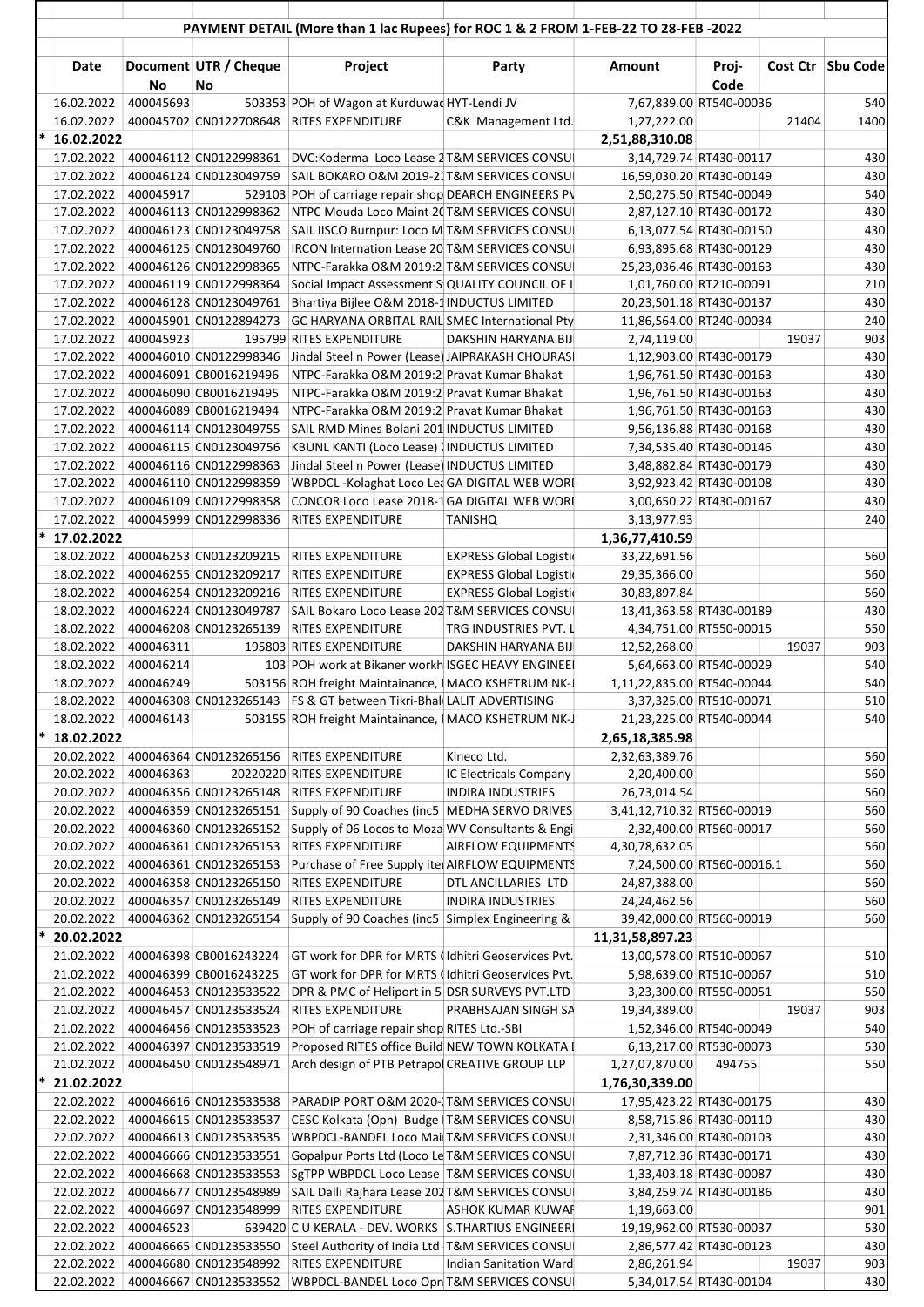|        |            |           |                                     | PAYMENT DETAIL (More than 1 lac Rupees) for ROC 1 & 2 FROM 1-FEB-22 TO 28-FEB -2022 |                             |                             |                         |        |                   |
|--------|------------|-----------|-------------------------------------|-------------------------------------------------------------------------------------|-----------------------------|-----------------------------|-------------------------|--------|-------------------|
|        | Date       | <b>No</b> | Document UTR / Cheque<br>No         | Project                                                                             | Party                       | Amount                      | Proj-<br>Code           |        | Cost Ctr Sbu Code |
|        | 22.02.2022 |           | 400046678 CN0123548990              | Visakhapatnam Port Lease 1T&M SERVICES CONSU                                        |                             | 11,79,952.72 RT430-00166    |                         |        | 430               |
|        | 22.02.2022 |           | 400046617 CN0123533539              | PARADEEP PORT : LOCO LEA T&M SERVICES CONSU                                         |                             | 7,25,317.58 RT430-00183     |                         |        | 430               |
|        |            |           | 22.02.2022   400046676 CN0123548988 | WBDCL Bandel: Loco lease T&M SERVICES CONSU                                         |                             | 3,24,761.22 RT430-00116     |                         |        | 430               |
|        |            |           | 22.02.2022   400046690 CB0016269862 | <b>CMP</b> for Salem                                                                | <b>FUTURISTIC ENGINEER!</b> | 1,73,581.30 RT210-00111     |                         |        | 210               |
|        |            |           | 22.02.2022   400046696 CN0123548998 | RITES EXPENDITURE                                                                   | <b>ASHOK KUMAR KUWAF</b>    | 6,38,480.00                 |                         | 19037  | 903               |
|        | 22.02.2022 |           | 400046614 CN0123533536              | CESC:SGS Rly OPN 2018-20 T&M SERVICES CONSU                                         |                             | 6,06,520.86 RT430-00126     |                         |        | 430               |
|        | 22.02.2022 |           | 400046699 CN0123549001              | RITES EXPENDITURE                                                                   | <b>DURIAN INDUSTRIES LT</b> | 2,61,750.00                 |                         | 19037  | 903               |
|        | 22.02.2022 |           | 400046575 CN0123548959              | New Bongaiagaon Worksho NFR-RITES LIMITED                                           |                             | 6,13,06,304.00 RT540-00043  |                         |        | 540               |
|        | 22.02.2022 |           | 400046579 CN0123533532              | Provn of DEMU/MEMU at L NFR RITES LIMITED                                           |                             |                             | 1,17,813.00 RT540-00046 |        | 540               |
|        | 22.02.2022 |           | 400046585 CB0016268906              | RITES EXPENDITURE                                                                   | <b>ABDA BEGUM</b>           | 8,00,000.00                 |                         | 19034  | 903               |
|        | 22.02.2022 |           | 400046618 CN0123533540              | NPGCCL Nabinagar 2019-20 INDUCTUS LIMITED                                           |                             | 17,91,618.10 RT430-00161    |                         |        | 430               |
|        | 22.02.2022 |           | 400046620 CN0123533542              | L&T DFCC East CTP14 (Leas INDUCTUS LIMITED                                          |                             | 3,29,096.76 RT430-00194     |                         |        | 430               |
|        | 22.02.2022 |           | 400046663 CN0123533548              | MORMUGAO PORT (Lease) GA DIGITAL WEB WORL                                           |                             |                             | 3,94,307.12 RT430-00156 |        | 430               |
|        | 22.02.2022 | 400046701 |                                     | 195810 L&T DFCC CP-303 Meerut 2 Sr. DFM, Northern Raily                             |                             |                             | 2,42,917.00 RT430-00185 |        | 430               |
|        | 22.02.2022 |           | 400046611 CN0123593871              | PARADEEP PORT : LOCO LEA GA DIGITAL WEB WORL                                        |                             | 18,09,314.06 RT430-00078    |                         |        | 430               |
|        | 22.02.2022 |           | 400046612 CN0123533534              | ADANI PETRONET LEASE-D/ GA DIGITAL WEB WORL                                         |                             | 4,02,505.68 RT430-00131     |                         |        | 430               |
|        | 22.02.2022 |           | 400046619 CN0123533541              | Mumbai Port Trust (Lease) INDUCTUS LIMITED                                          |                             | 3,84,734.66 RT430-00084     |                         |        | 430               |
|        | 22.02.2022 |           | 400046654 CN0123548987              | RITES EXPENDITURE                                                                   | <b>GA DIGITAL WEB WORL</b>  | 1,40,815.08                 |                         | 36501  | 650               |
|        | 22.02.2022 |           | 400046664 CN0123533549              | NTPC Barh 2019-21                                                                   | <b>GA DIGITAL WEB WORL</b>  | 3,54,287.22 RT430-00160     |                         |        | 430               |
|        |            |           | 22.02.2022 400046675 CN0123593872   | NTPC Talcher(Kaniha) 2019 GA DIGITAL WEB WORL                                       |                             | 18,93,632.76 RT430-00170    |                         |        | 430               |
|        | 22.02.2022 |           | 400046662 CN0123533547              | CONCOR Loco Lease 2018-1 GA DIGITAL WEB WORL                                        |                             | 3,84,493.32 RT430-00151     |                         |        | 430               |
|        | 22.02.2022 |           | 400046669 CN0123533554              | MEJA URJA-Track maint 202 INDUCTUS LIMITED                                          |                             | 1,71,008.26 RT430-00196     |                         |        | 430               |
|        | 22.02.2022 |           | 400046670 CN0123533555              | Meja Urja Nigam O&M 201 INDUCTUS LIMITED                                            |                             | 3,70,699.32 RT430-00143     |                         |        | 430               |
|        | 22.02.2022 |           | 400046584 CN0123533533              | <b>RITES EXPENDITURE</b>                                                            | <b>NEERU SHARMA</b>         | 8,00,000.00                 |                         | 19034  | 903               |
|        | 22.02.2022 | 400046700 |                                     | 529104 POH of carriage repair shop NATVAR CONSTRUCTIO                               |                             | 17,50,001.00 RT540-00049    |                         |        | 540               |
|        | 22.02.2022 |           |                                     |                                                                                     |                             | 8,46,91,253.28              |                         |        |                   |
|        | 23.02.2022 |           | 400046891 CN0123963963              | NTPC-Sipat (O&M) 2018:20 T&M SERVICES CONSU                                         |                             | 20,02,901.16 RT430-00124    |                         |        | 430               |
|        | 23.02.2022 |           | 400046892 CN0123823947              | RINL VISAKHAPATNAM (Loc T&M SERVICES CONSU)                                         |                             | 4,48,222.78 RT430-00169     |                         |        | 430               |
|        | 23.02.2022 |           | 400046930 CN0123823957              | RITES EXPENDITURE                                                                   | Times Stationers Pvt Lt     | 1,73,559.76                 |                         | 19034  | 903               |
|        | 23.02.2022 |           | 400046753 CN0123593879              | RITES EXPENDITURE                                                                   | S.K. INTERIOR'S             | 1,38,946.18                 |                         | 190314 | 903               |
|        | 23.02.2022 |           | 400046847 CN0123773806              | <b>CMP FOR JHANSI</b>                                                               | <b>HIGHWAY ENGINEERIN</b>   | 1,86,011.00 RT210-00104     |                         |        | 210               |
|        | 23.02.2022 |           | 400046845 CN0123994665              | RITES EXPENDITURE                                                                   | <b>GA DIGITAL WEB WORL</b>  | 1,77,677.00                 |                         | 21904  | 1900              |
|        | 23.02.2022 |           | 400046890 CN0123963962              | SAIL-ROURKELA Loco Lease T&M SERVICES CONSU                                         |                             | 15,73,950.86 RT430-00132    |                         |        | 430               |
|        | 23.02.2022 |           | 400046728 CN0123593874              | 3RD PARTY INSPECTION OF GA DIGITAL WEB WORL                                         |                             | 1,15,369.00                 | 362153                  |        | 530               |
|        | 23.02.2022 |           | 400046893 CN0123963964              | SAII BSP Opn of 06 locos 20 T&M SERVICES CONSU                                      |                             | 18,03,778.34 RT430-00181    |                         |        | 430               |
|        | 23.02.2022 |           | 400046893 CN0123963964              | SAIL Bhilai Loco Repair (R3-T&M SERVICES CONSU                                      |                             | 16,09,212.08 RT430-00192    |                         |        | 430               |
|        | 23.02.2022 |           | 400046743 CN0123593877              | RITES EXPENDITURE                                                                   | Kodan Solution Pvt Ltd      | 5,64,900.00                 |                         |        | 560               |
|        | 23.02.2022 |           | 400046742 CN0123593876              | Supply of 90 Coaches (inc5 GA DIGITAL WEB WORI                                      |                             | 2,21,083.00 RT560-00019     |                         |        | 560               |
|        | 23.02.2022 | 400046768 |                                     | 603310 Toilets in East Coast Rly fun SAMTEK PRESSMACH U                             |                             | 86,19,254.00 RT270-00036.07 |                         |        | 270               |
|        | 23.02.2022 | 400046769 |                                     | 751660 Toilets in Northern Rly fund SAMTEK PRESSMACH U                              |                             | 58,55,245.00 RT270-00036.03 |                         |        | 270               |
|        | 23.02.2022 |           | 400046788 CN0123575980              | RITES EXPENDITURE                                                                   | IndusInd Bank-RTGS DE       | 1,99,99,999.00              |                         | 19014  | 901               |
|        | 23.02.2022 |           | 400046883 CN0123823940              | NTPC-Kahalgaon O&M 2019 SHAMBHU NATH YADA                                           |                             |                             | 1,02,223.00 RT430-00164 |        | 430               |
|        | 23.02.2022 |           | 400046886 CN0123823943              | NTPC-RIHAND O&M 2019:2 SAROJ KUMAR YADAV                                            |                             | 2,84,508.00 RT430-00152     |                         |        | 430               |
|        | 23.02.2022 |           | 400046923 CB0016332583              | RITES EXPENDITURE                                                                   | <b>Eye Concepts</b>         | 14,39,060.00                |                         | 19037  | 903               |
|        | 23.02.2022 |           | 400046929 CN0123823956              | RITES EXPENDITURE                                                                   | Krishwave Engineering       | 1,08,000.00                 |                         | 19072  | 907               |
|        | 23.02.2022 | 400046934 |                                     | 195815 RITES EXPENDITURE                                                            | <b>INDIAN RAILWAYS INST</b> | 2,52,000.00                 |                         | 19072  | 907               |
|        | 23.02.2022 |           | 400046935 CN0123823959              | Tier-1 TPA in the state of BilSYSTEM AND TELECOM                                    |                             | 11,02,280.83 RT470-00049    |                         |        | 470               |
|        | 23.02.2022 |           | 400046936 CN0123823960              | Tier-1 TPA in the state of BilTRIDENT TELESERVICES                                  |                             | 4,49,070.01 RT470-00049     |                         |        | 470               |
|        | 23.02.2022 |           | 400046882 CN0123823939              | NTPC-Kahalgaon O&M 2019 SHAMBHU NATH YADA                                           |                             |                             | 1,29,242.00 RT430-00164 |        | 430               |
|        | 23.02.2022 |           | 400046884 CN0123823941              | SAII BSP Opn of 06 locos 20 V. VENU                                                 |                             | 1,05,315.00 RT430-00181     |                         |        | 430               |
|        | 23.02.2022 |           | 400046885 CN0123823942              | NTPC-RIHAND O&M 2019:2 SAROJ KUMAR YADAV                                            |                             | 2,60,278.00 RT430-00152     |                         |        | 430               |
|        | 23.02.2022 |           | 400046787 CN0123575979              | RITES EXPENDITURE                                                                   | Indian Overseas Bank-N      | 1,99,99,999.00              |                         | 19014  | 901               |
|        | 23.02.2022 |           | 400046888 CN0123823945              | SAIL Bhilai Loco Repair (R3-  A V ASSOCIATE                                         |                             |                             | 1,14,350.00 RT430-00192 |        | 430               |
|        | 23.02.2022 |           | 400046919 CN0123823949              | RITES EXPENDITURE                                                                   | J.C. BHALLA & CO.           | 2,45,125.00                 |                         | 19014  | 901               |
| $\ast$ | 23.02.2022 |           |                                     |                                                                                     |                             |                             |                         |        |                   |
|        |            |           |                                     |                                                                                     |                             | 6,80,81,560.00              |                         |        |                   |
|        |            |           | 24.02.2022 400047043 CN0123963970   | Consultancy Services for IQ OMKAR TRAVELS                                           |                             |                             | 1,16,672.00 RT300-00054 |        | 300               |
|        | 24.02.2022 |           | 400047135 CN0123963989              | APCPL O&M Jhajjar 2019-2(T&M SERVICES CONSU                                         |                             | 13,81,640.50 RT430-00155    |                         |        | 430               |
|        | 24.02.2022 |           | 400047136 CN0123963990              | SHIFTING & EXPAND SABAR TECHNO INDUSTRIES                                           |                             | 1,07,520.00 RT540-00041     |                         |        | 540               |
|        | 24.02.2022 |           | 400047020 CN0123963969              | <b>PMC Transport Sector for KA M Services</b>                                       |                             | 5,42,300.00 RT300-00058     |                         |        | 300               |
|        | 24.02.2022 |           | 400047111 CN0123963984              | SAIL-BARSUA MINES (LEASE T&M SERVICES CONSU                                         |                             | 5,06,600.70 RT430-00197     |                         |        | 430               |
|        | 24.02.2022 |           | 400047113 CN0123963986              | ADANI PORT DPCL-DHAMR/INDUCTUS LIMITED                                              |                             | 15,55,563.40 RT430-00076    |                         |        | 430               |
|        | 24.02.2022 |           | 400046993 CN0123823971              | QUALITY CONTROL PWD G(JAYA PANDURANG FAD                                            |                             | 2,95,444.50                 | 901732                  |        | 320               |
|        | 24.02.2022 |           | 400046994 CN0123823972              | v.wada-machhlipatnam sup S.V ASSOCIATES                                             |                             | 1,17,848.00 RT320-00003     |                         |        | 320               |
|        | 24.02.2022 |           | 400046995 CN0123784884              | RITES EXPENDITURE                                                                   | RITES Ltd.-SBI              | 1,99,99,999.00              |                         | 19014  | 901               |
|        | 24.02.2022 |           | 400046996 CN0123784885              | <b>RITES EXPENDITURE</b>                                                            | <b>FEDERAL BANK CURREI</b>  | 1,99,99,999.00              |                         | 19014  | 901               |
|        | 24.02.2022 | 400047004 |                                     | 122 New Bongaiagaon Worksho Msc Electricals                                         |                             | 11,04,885.00 RT540-00043    |                         |        | 540               |
|        | 24.02.2022 |           | 400047019 CN0123963968              | PMC Transport Sector for K SOUTHERN TOURS IND                                       |                             |                             | 2,30,702.00 RT300-00058 |        | 300               |